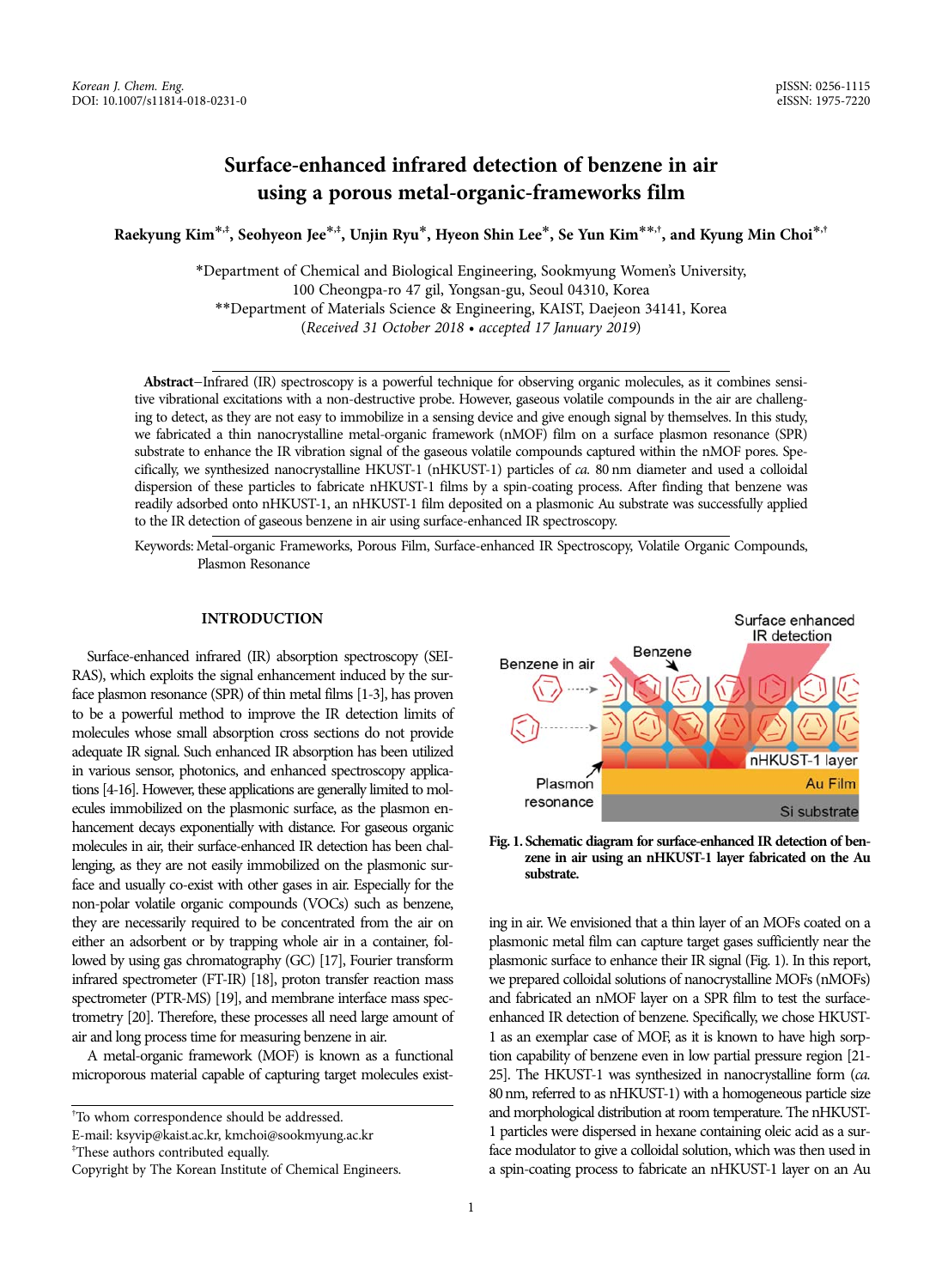thin film [26]. After confirming that the nHKUST-1 particles showed high sorption of benzene, the nHKUST-1 film coated on the Au substrate was successfully used to provide the clear vibrational intensity of benzene in air while other films without having either the nHKUST-1 film and the Au substrate were not. This is the report regarding the fabrication of an nMOF layer on a plasmonic substrate by spin-coating process to achieve the surface-enhanced IR detection of benzene in air.

The synthesis of nMOFs was combined with plasmon enhancement in various application fields, including surface-enhanced Raman scattering (SERS) [27-29], SEIRA [30,31], and photosynthesis [10, 32,33] (Table S1). Recently, plasmon enhanced MOF films for onchip gas sensing have been reported [4], but surface-enhanced IR detection using a nanocrystalline MOF film is still challenging. Previous studies using other materials for the detection of gaseous molecules using spectroscopy have mainly focused on using ultravioletvisible region [11-14,16,34-37] (Table S2), and the enhanced IR detection still remains challenging. In an attempt to overcome these challenges, we developed an nMOF-based spin-coating process to produce a porous film on SPR substrate and then achieved the surface-enhanced IR detection of gaseous organic compounds.

### **MATERIAL AND METHODS**

### **1. Chemicals**

All reagents were obtained from commercial sources unless otherwise stated and used without further purification. 1,3,5-Benzenetricarboxylic acid (H<sub>3</sub>BTC, 95%), trimethylamine ( $\geq$ 99%), N,Ndimethylformamide (DMF,  $\geq$ 99%), and copper(II) acetate monohydrate  $(Cu(OAc)<sub>2</sub>·H<sub>2</sub>O, \geq 98%)$  were purchased from Sigma-Aldrich. Ethanol, acetone, and distilled water were purchased from Duksan. Hexane (95%) was purchased from Samchun. Hypophosphorous acid (50 wt% solution in water) was purchased from Acros.

# **2. Synthesis of nHKUST-1**

nHKUST-1 was synthesized using a previously reported process with slight modifications [24]. First, 215 mg of  $Cu(OAc)<sub>2</sub>·H<sub>2</sub>O$ was dissolved in 5 mL of DMF in a 20 mL vial, and 126 mg of H3BTC and 0.25 mL of triethylamine were dissolved in 2 mL of DMF in a separate vial. These two solutions were then combined into a single solution in a mixture of DMF (18 mL), ethanol (25 mL), and water (25 mL) in a round flask. The mixture was vigorously stirred with a magnetic stir bar for 1 h at room temperature. The resulting nHKUST-1 was washed twice with DMF using a centrifuge (7,000 rpm for 10 min) and sonication. The nHKUST-1 was then sequentially immersed in acetone for a 24 h period three times. Finally, the nHKUST-1 was activated by removing the solvent under vacuum for about 5 h. The final product was obtained as a blue powder.

# **3. nHKUST-1 Film Fabrication Process**

70 mg of nHKUST-1 was introduced into a hexane solution containing 53 µL of oleic acid and dispersed using sonication for 3 h. In the meantime, the substrates were soaked in hypophosphorous acid (50 wt% solution in water) and sonicated for 1 h to clean their surfaces, and then washed with ethanol, acetone, and water for 1 h each. The substrates were dried using a  $N<sub>2</sub>$  stream, and then the nHKUST-1 colloidal solution was deposited and spin-coated on the substrates (7,000 rpm, 2 min). The oleic acid remaining in the nHKUST-1 film was washed out by soaking the coated substrates in acetone followed by drying with a  $N_2$  stream.

# **4. Surface-enhanced IR Detection**

The Si substrate was placed on the top of a thermal evaporator (thermal evaporator system KVT-D665) and then Au source was deposited on the Si substrate for 5 min to produce an Au/Si substrate in a thickness of ~250 nm (Fig. S1). The planar SEM image for the Au/Si substrate revealed that the Au layer is composed of nanoparticles (~50nm in diameter) and have rugged surface (Fig. S1). This surface morphology is advantageous to make the nHKUST-1 particles deposited well on its surface during the spin-coating process, as well as making the plasmonic effect strong for the surfaceenhanced IR detection of benzene [38,39]. An nHKUST-1 film was deposited on the surface (nHKUST-1/Au/Si) using the same procedure described above using 2.4wt% nHKUST-1 colloidal dispersion. For the sorption of benzene within the pores of nHKUST-1 film, the nHKUST-1/Au/Si sample was placed in a sealed chamber containing 1 ml of benzene inside for an hour in room temperature, which makes 12.67 vol% of benzene in air. The excess benzene existing outside of pores in nHKUST-1 was removed by drying the sample in ambient condition. The nHKUST-1/Au/Si sample having benzene molecules inside of its pore was then transferred into an FT-IR spectrometer (Nicolet IS50) for ATR diamond mode measurement. The IR scan range was 1,000-1,200 nm with 32 scans for 2min. Controlled samples of the nHKUST-1 particles (nHKUST-1), an nHKUST-1 film on a Si substrate (nHKUST-1/Si), and an nHKUST-1 film on an Au-coated Si substrate (nHKUST-1/Au/Si) were all tested in the same procedure.

# **5. Characterization**

The powder X-ray diffraction (PXRD) spectra were obtained using a Rigaku X-ray diffractometer (Smartlab, Cu K $\alpha$  radiation) at 1,200 W (40 kV, 30 mA) at a scan rate of  $4^{\circ}/$ min from 3 $^{\circ}$  to 50 $^{\circ}$ on a silicon holder. Field emission scanning electron microscopy (FE-SEM) was carried out at 3kV using a JEOL JSM-7600F microscope. For SEM observation, the nHKUST-1 particles were dispersed in acetone and placed on a silicon substrate. Pt was coated onto the samples before they were placed in the SEM chamber. The SEM observations were carried out in GB LOW mode, with a WD of 8.0 mm. The nHKUST-1 film was observed in the same way. Solvent and gas adsorption analysis was performed using a BELSORP-max automatic and volumetric adsorption analyzer. Before the gas and solvent sorption measurements, the samples were activated at  $150^{\circ}$ C for 24 h followed by a purge with nitrogen.

### **RESULTS AND DISCUSSION**

#### **1. Synthesis and Characterization of nHKUST-1 Particles**

Nanocrystalline HKUST-1 particles were synthesized by inducing massive nucleation at room temperature. A burst of nHKUST-1 nucleation was triggered by adding triethylamine to a solution of  $Cu(OAc)<sub>2</sub>·H<sub>2</sub>O$  and 1,3,5-benzenetricarboxylic acid in a  $1:1:1$ mixture of DMF/EtOH/H<sub>2</sub>O at room temperature, which resulted in the formation of nanocrystalline particles at room temperature. After 1 h of reaction, the resulting particles were washed with DMF to remove unreacted chemicals and then with acetone to exchange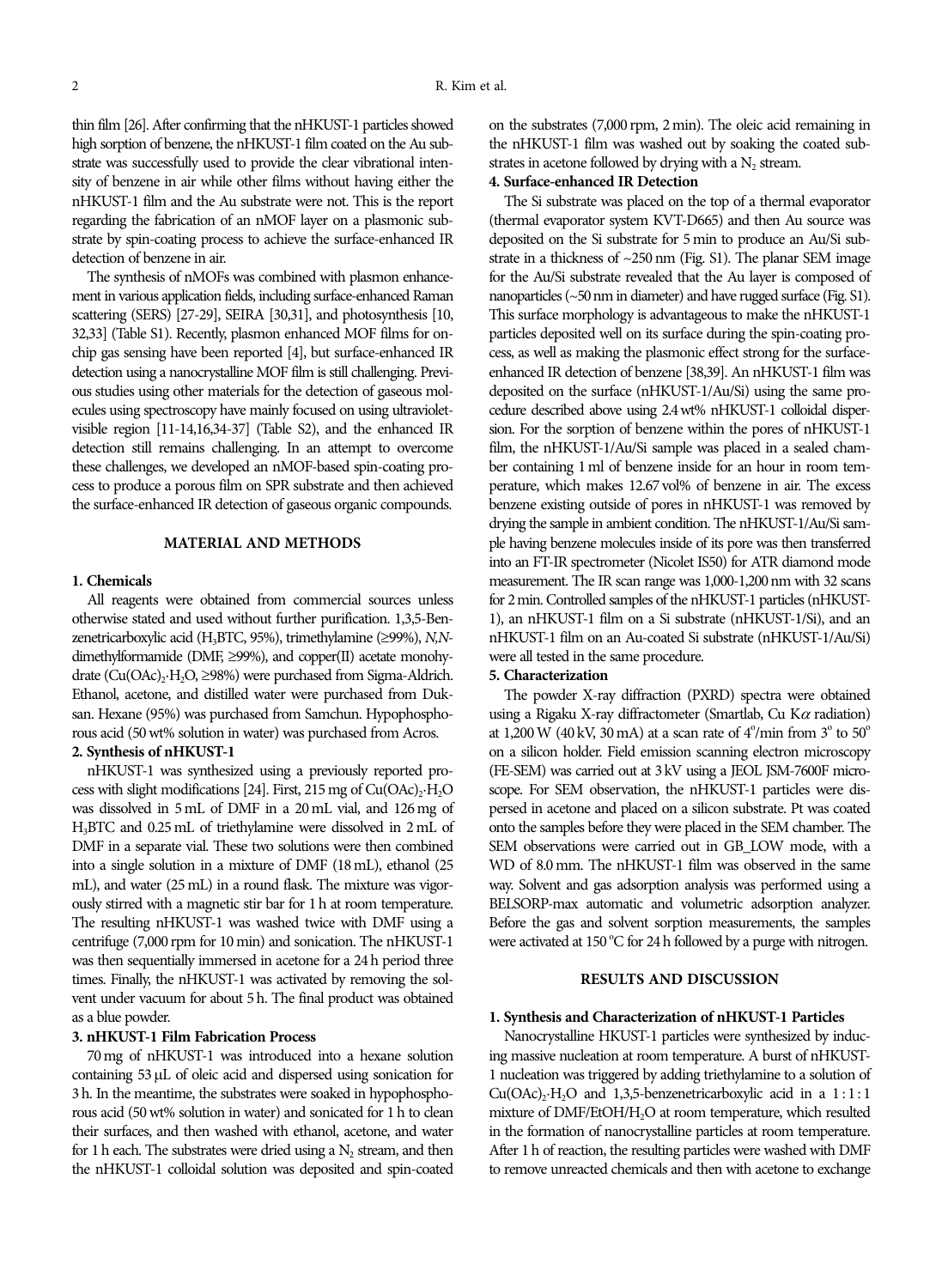

**Fig. 2. (a) X-ray diffraction pattern of nHKUST-1 and the simu**lated pattern of HKUST-1. (b) N<sub>2</sub> adsorption isotherms for **nHKUST-1 at 77 K with adsorption and desorption points represented by solid and open circles, respectively. (c) SEM image of nHKUST-1.**

the DMF, followed by drying in a vacuum oven.

The crystallinity of nHKUST-1 was confirmed by PXRD analysis (Fig. 2(a)). The experimental diffraction patterns of nHKUST-1 matched the diffraction patterns simulated for HKUST-1, indicating that the crystal structure of nHKUST-1 was identical to that of the single crystals of HKUST-1 [40]. Infrared (IR) and Raman spectroscopy also indicated the chemical natures are identical, even in nanocrystalline form (Fig. S2 and S3) [22,41]. The permanent porosity of nHKUST-1 was also confirmed by the measurement of its nitrogen adsorption isotherm, which showed type-I sorption behavior expected for this MOF (Fig. 2(b)). The Langmuir surface area of the nanocrystalline HKUST-1 was  $1,370 \text{ m}^2/\text{g}$ , which was within the range of bulk HKUST-1 (917.6-2,175  $m^2/g$ ) [42]. A representative scanning electron microscopy (SEM) (Fig. 2(c)) and transmission electron microscopy (TEM) (Fig. S4) images of nHKUST-1

shows that the nHKUST-1 particles were approximately ca. 80 nm in diameter, uniform in size, and demonstrated identical spherical geometry.

#### **2. Dispersion of nHKUST-1 Particles**

As we intended to use a spin-coating process for fast and controllable formation of the nHKUST-1 film, the nHKUST-1 particles had to be dispersed in a volatile solvent. However, the surface of nHKUST-1 has many dangling bonds and incompletely bonded metal oxide, which makes nHKUST-1 particles hydrophilic. Our strategy to produce a well dispersed colloidal solution was to use oleic acid as a surfactant, and then disperse the oleic acid coated nHKUST-1 in a non-polar solvent. Oleic acid has a terminal carboxylic group that bonds with the surface of nHKUST-1, and hydrocarbon chains that interact strongly with non-polar solvents such as hexane. The addition of nHKUST-1 particles directly to hexane would result in the formation of large aggregates because the hydrophilic surface of nHKUST-1 interacts unfavorably with the nonpolar solvent hexane. However, when nHKUST-1 was added to a mixture of hexane and oleic acid and subjected to sonication for 3 h, a colloidal dispersion of nHKUST-1 was successfully formed (Fig. 3(a)). The colloidal solution maintained its dispersion and was used for the thin-film fabrication the next step.

### **3. Fabrication and Control of nHKUST-1 Film**

The formation of nHKUST-1 films was tested on glass substrates that had been pretreated with hypophosphorous acid (50wt% solution in water) for 1 h followed by washing with acetone, ethanol, and water. Fully dispersed colloidal solutions containing 1.0 wt%, 2.4 wt%, or 5 wt% of nHKUST-1 in hexane were spread onto the cleaned substrates and assembled into thin films by spin-coating (7,000 rpm, 2 min). The surface morphology and thickness of the nHKUST-1 films were observed using SEM and atomic force microscopy (AFM), and the crystallinity of the films was examined by PXRD analysis. As shown in Fig. 3(b), translucent blue nHKUST-1 thin films were successfully fabricated on a large-area transparent substrate.

The films were uniformly deposited over the entire surface of the substrate for all the tested concentrations of nHKUST-1, as shown in the planar SEM images in Fig.  $3(c)$ - $(e)$  and the AFM image in Fig. S5. The thickness of the films depended on the concentration of the colloidal solution; concentrations of 1.0 wt%, 2.4 wt%, and 5 wt% formed 80-nm, 400-nm, and 1,000-nm thick nHKUST-1 films, respectively (Fig. 3(f)-(h)). Note that the 80-nm-thick film consisted of a single layer of nHKUST-1 particles, as shown in Fig. 3(f). As SPR decays exponentially with the distance to the substrate, a single layer of nHKUST-1 was considered to be most suitable to achieve surface-enhanced IR detection. The crystallinity of each of the nHKUST-1 films was evident from their PXRD diffraction lines (Fig. S6), and the preservation of the crystal structure was demonstrated by the coincidence of the diffraction lines for the films with those of the nHKUST-1 particles. We also tested the formation of nHKUST-1 films on glass, silicon and Ti-metal substrates (Fig. 3(i)- (k)). A thin film was successfully formed on all of the tested substrates, and all of the films showed a similar thickness of ca. 100 nm. This confirmed that our spin coating process could be applied to plasmonic substrates to achieve specific functions and interactions with guest molecules trapped in the porous MOF films.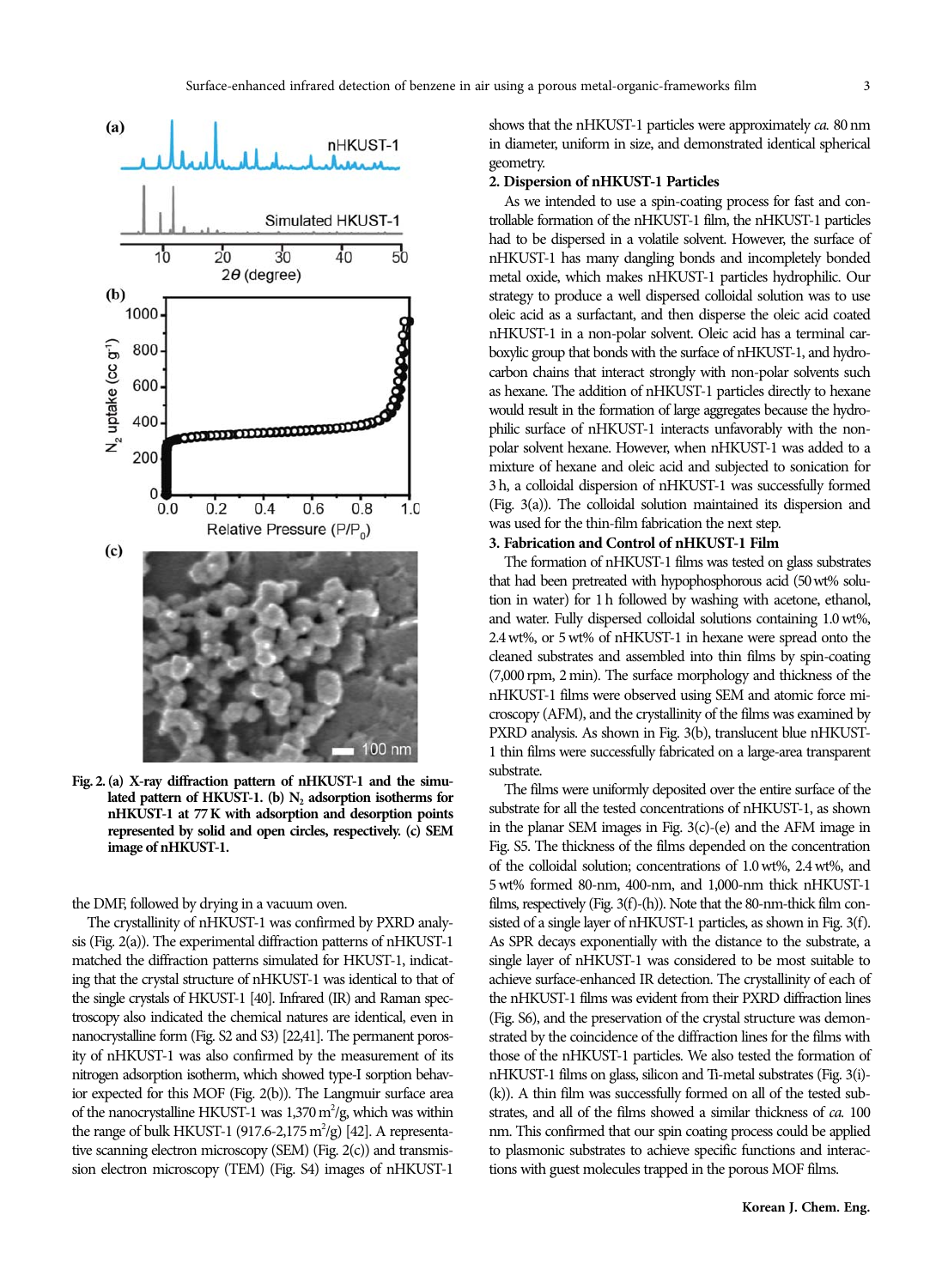

**Fig. 3. (a) Photograph of the nHKUST-1 colloidal dispersion. (b) Translucent blue nHKUST-1 thin film on a large-area transparent substrate. (c)-(e) Planar and (f)-(h) cross-sectional SEM images of the nHKUST-1 films fabricated using nHKUST-1 colloidal solutions with different concentrations of (c), (f) 1 wt% solution; (d), (g) 2.4 wt% solution; (e), (h) 5 wt% solution. (i)-(k) nHKUST-1 films deposited on different substrates.**

### **4. Benzene Sorption in nHKUST-1**

The surface-enhanced IR performance of the nHKUST-1 film for the detection of molecules in the air was tested using benzene as the target molecule. The sorption capacity of nHKUST-1 for benzene at room temperature was first tested to determine whether the nHKUST-1 particles could trap benzene molecules inside. The sorption capacity was measured by evaporating liquid benzene at room temperature using a Belsorp-Max, and the results are presented in Fig. 4(a). The benzene sorption isotherm showed a type-I sorption behavior, indicating that benzene is rapidly adsorbed in the very low-pressure region and get saturated when relative pressure reaches about 0.08. This data was in good agreement with a previous report [21,22,40]. It is believed that the micropores of nHKUST-1, which are composed of a number of benzene rings, have a hydrophobic character and thus enhance the sorption capacity towards hydrophobic benzene in the low-pressure region. Considering the low sorption capability of nitrogen, carbon dioxide, and toluene in room temperature (Fig. S7), benzene is favorable to be captured within nHKUST-1 film, where their proximity to the SPR-active plasmonic substrate should result in the enhanced IR detection of benzene.

# **5. Surface-enhanced Infrared Detection of Benzene in Air Using an nHKUST-1 Film**

To evaluate the SPR-enhanced detection of benzene on various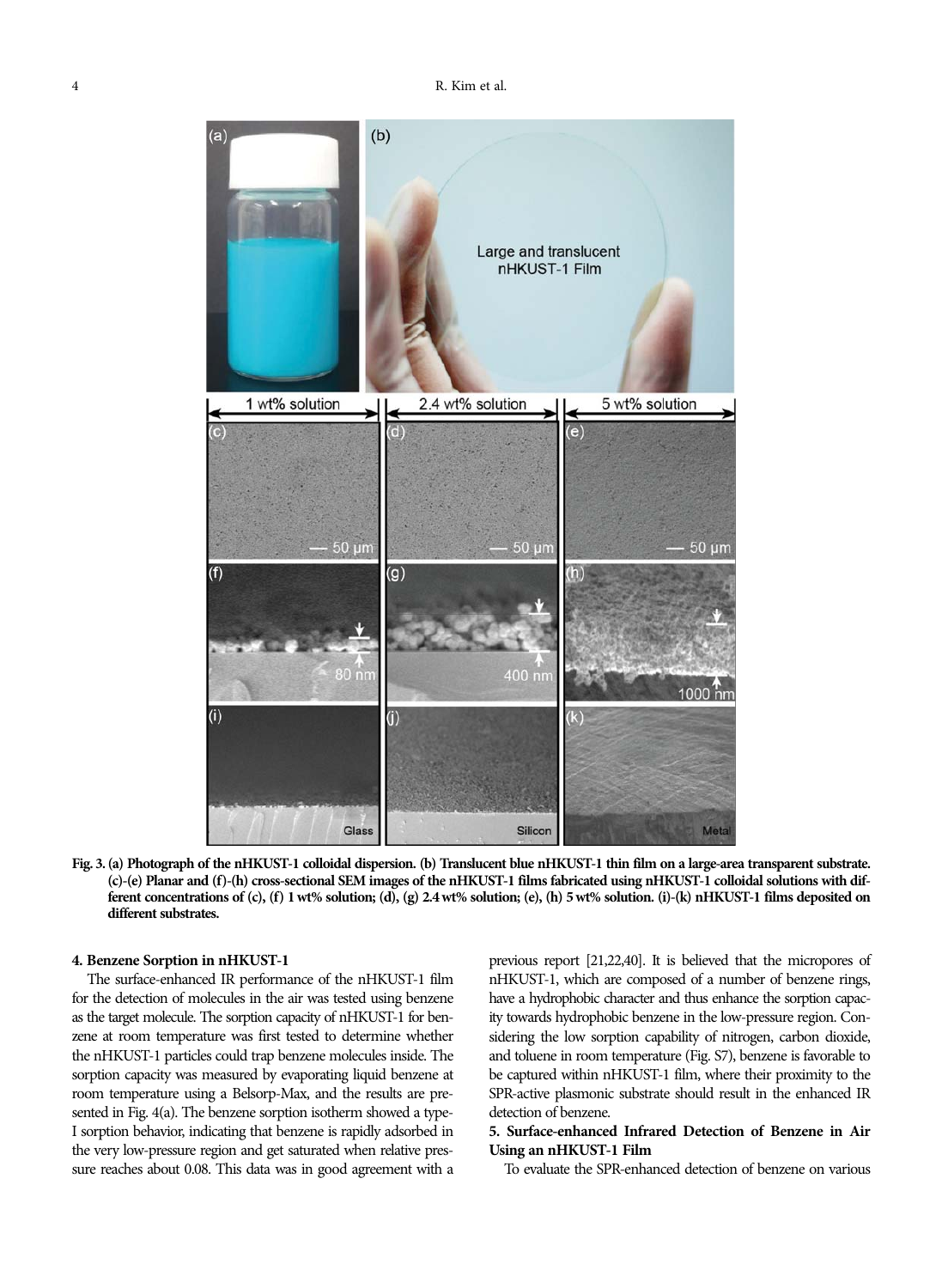

**Fig. 4. (a) The sorption isotherm of benzene in nHKUST-1 at room temperature. (b) FT-IR spectra for nHKUST-1 particles (nHKUST-1), liquid benzene (L-benzene), an nHKUST-1 film on a Si substrate (nHKUST-1/Si), an nHKUST-1 film on a Au-coated Si substrate (nHKUST-1/Au/Si), and an nHKUST-1 film with adsorbed benzene on a Au-coated Si substrate (Benzene/nHKUST-1/Au/Si).**

nHKUST-1 coated substrates, the attenuated total reflectance (ATR) FT-IR spectra of the nHKUST-1 particles (nHKUST-1), liquid benzene (L-benzene), an nHKUST-1 film on a Si substrate (nHKUST-1/Si), an nHKUST-1 film on Au-coated Si substrate (nHKUST-1/ Au/Si), and an nHKUST-1 film with adsorbed benzene on Aucoated Si substrate (benzene/nHKUST-1/Au/Si) samples were measured using a Nicolet IS50 from Thermo Scientific ATR-FT-IR Spectrometer (Fig. 4(b)). To prepare the benzene/nHKUST-1/Au/Si sample, benzene was adsorbed onto the nHKUST-1 film through the evaporation of L-benzene in a sealed chamber at room temperature. The characteristic vibrations of the nHKUST-1 and L-benzene samples were observed at  $1,120$  and  $1,043$  cm<sup>-1</sup>, respectively, which agreed with previous reports [5,22]. For the nHKUST-1 film fabricated on a Si substrate, the signal at  $1,120 \text{ cm}^{-1}$  was present, but was difficult to distinguish from the background. For the nHKUST-1 film on the Au substrate, the signal corresponding to nHKUST-1 was enhanced more than three-fold compared with that observed for the Si substrate. This was attributed to the surface-enhanced IR absorption of the nHKUST-1 film as a result of being sufficiently close to the SPR produced by the Au substrate. The IR spectrum of the benzene/nHKUST-1/Au/Si sample shows strongly enhanced vibration signals at  $1,120$  and  $1,043$   $cm^{-1}$  for nHKUST-1 and benzene, respectively. The sensitivity for benzene is about  $6.3 \times 10^{-3}$  area/vol% at vibration signal of  $1,043$  cm<sup>-1</sup>. It is noteworthy that the samples without either nHKUST-1 or Au layer on Si substrate did not show any vibrational signal for benzene, even when extended exposure and measurement times were used. These results indicate that our method of fabricating a porous thin film of a MOF on a plasmonic substrate provides a facile way to observe gas molecules using surface-enhanced IR detection, and provides the possibility to further investigate their gas-state reaction mechanisms using enhanced in-situ IR signals.

### **CONCLUSIONS**

We have demonstrated a fast and controllable way to achieve surface-enhanced IR detection of benzene by fabricating porous nHKUST-1 films on a plasmonic substrate using a spin coating process. We synthesized homogeneously distributed nHKUST-1 particles with a diameter of ca. 80 nm and dispersed them in a volatile solvent to form a colloidal dispersion. The solution was deposited on various substrates, and thin films were formed using a spin coating process. The nHKUST-1 films were then coated onto Aucoated substrates capable of producing SPR. The vibration signals of the benzene captured within the pores of the nHKUST-1 film were greatly enhanced by the plasmon resonance, allowing the detection of benzene in air. The fast and controllable formation of the microporous MOF film on the plasmonic substrate provides a synergistic combination for the surface-enhanced IR detection of volatile organic compounds.

# **ACKNOWLEDGEMENTS**

This research was supported by the Basic Science Research Programs of the National Research Foundation of Korea (NRF) (2016R1C1B1010781 and 2017K2A9A1A06060915), and partially by Sookmyung Women's University Research Grant (1-1703-2035).

# **SUPPORTING INFORMATION**

Additional information as noted in the text. This information is available via the Internet at http://www.springer.com/chemistry/ journal/11814.

### **REFERENCES**

- 1. A. Hartstein, J. R. Kirtley and J. C. Tsang, Phys. Rev. Lett., **45**, 201 (1980).
- 2. A. Hatta, T. Ohshima and W. Suetaka, Appl. Phys. A., **29**, 71 (1982).
- 3. F. Neubrech, C. Huck, K. Weber, A. Pucci and H. Giessen, Chem. Rev., **117**, 5110 (2017).
- 4. X. Chong, Y. Zhang, E. Li, K. Kim, P. R. Ohodnicki, C. Chang and A. X. Wang, ACS Sens., **3**, 230 (2018).
- 5. B. C. Smith, Spectroscopy, **31**, 34 (2016).
- 6. M. Osawa, Top. Appl. Phys., **81**, 163 (2001).
- 7. J. Kundu, F. Le, P. Nordlander and N. J. Halas, Chem. Phys. Lett., **452**, 115 (2008).
- 8. A. Yamakata, T. Uchida, J. Kubota and M. Osawa, J. Phys. Chem. B, **110**, 6423 (2006).
- 9. A. Miki, S. Yeb and M. Osawa, Chem. Commun., **14**, 1500 (2002).
- 10. L. E. Kreno, J. T. Hupp and R. P. V. Duyne, Anal. Chem., **82**, 8042 (2010).
- 11. N. A. Joy, M. I. Nandasiri, P. H. Rogers, W. Jiang, T. Varga, S. V. N. T. Kuchibhatla, S. Thevuthasan and M. A. Carpenter, Anal. Chem., **84**, 5025 (2012).
- 12. E. D. Gaspera and A. Martucci, Sensors, **15**, 16910 (2015).
- 13. E. D. Gaspera, A. Mura, E. Menin, M. Guglielmi and A. Martucci,